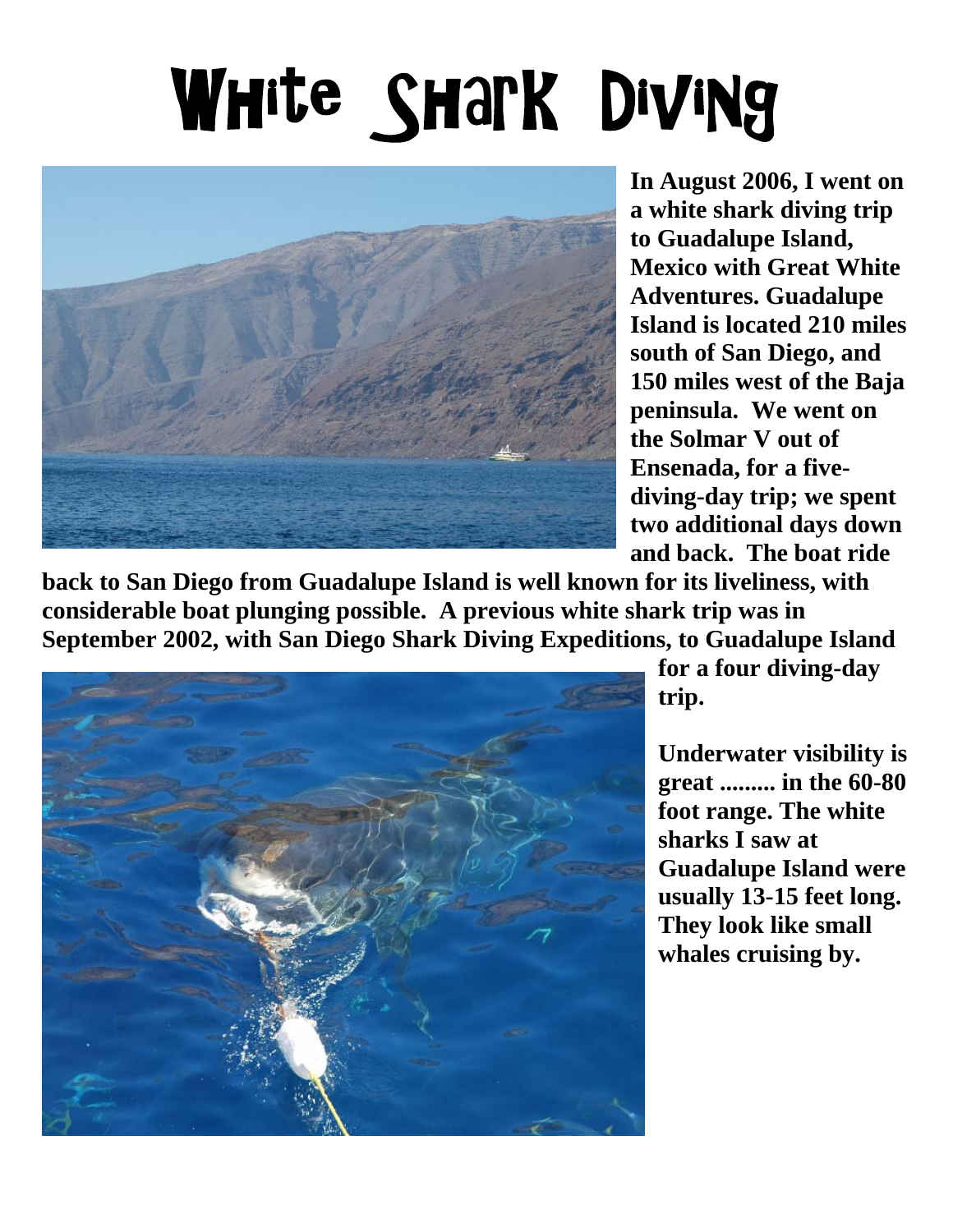

**We saw white sharks every day. Sometimes you had to wait a long time for a shark to show up. Then a shark would appear seemingly out of nowhere.**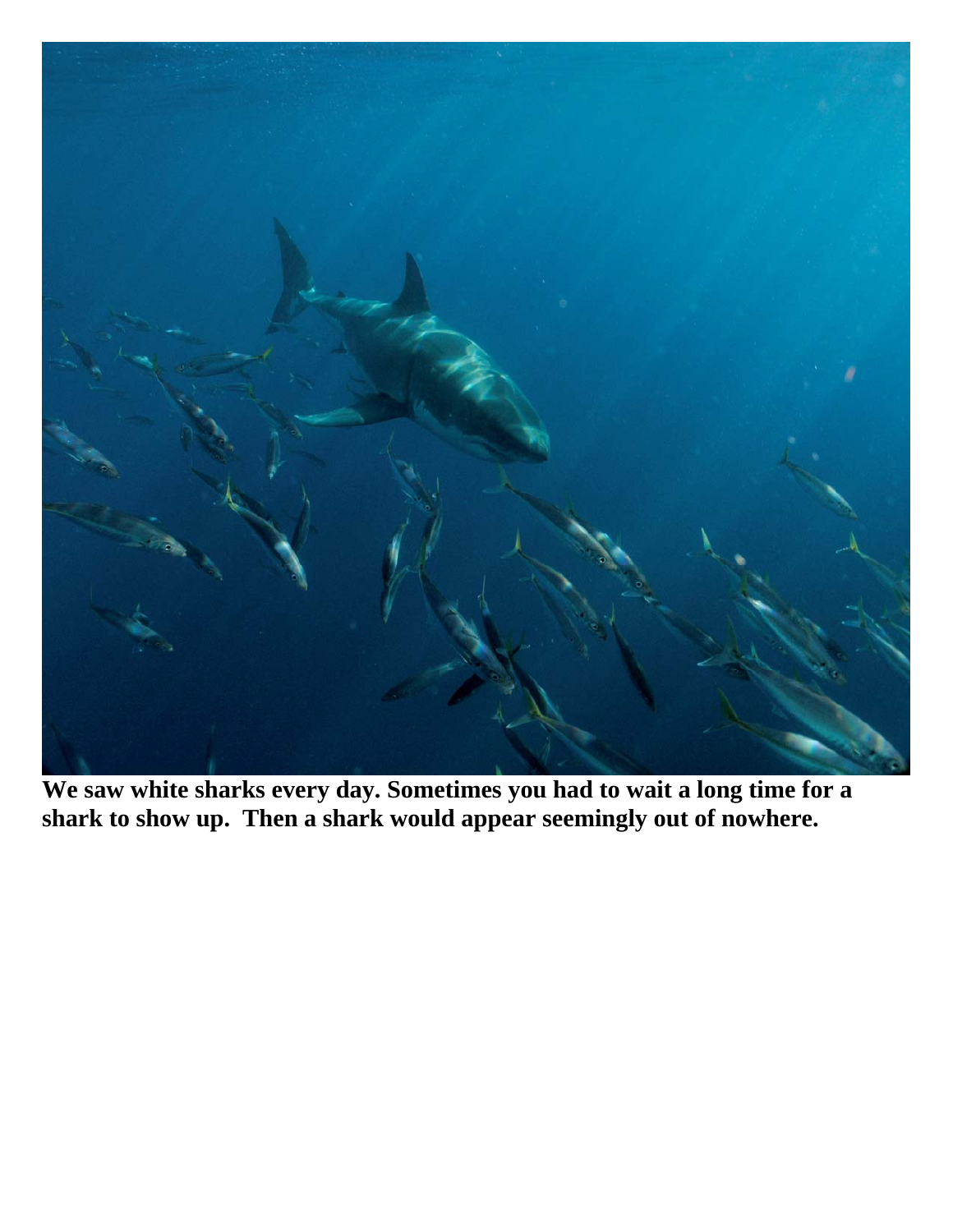

**Seeing a white shark fairly close is dramatic. They are quite a bit larger than**  what one sees in the mind's eye. And they look small in your house on a **television screen!**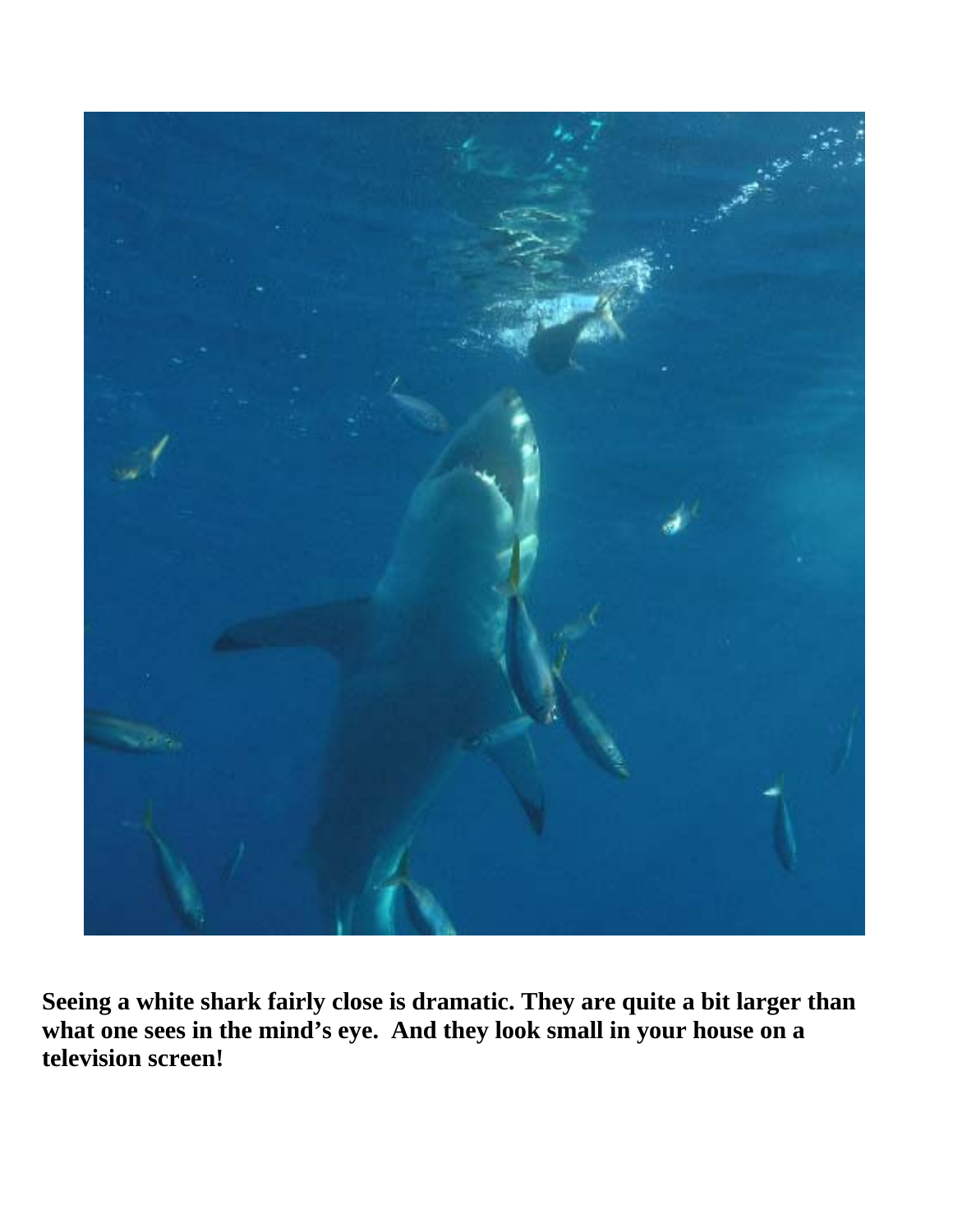

**The white sharks were tricky to photograph, and frequently too far away for a 20mm lens. Great to see with your eyes however, and that's what it is all about in diving.** 



**This isn't a trained animal show or a petting zoo. It's nature and you take what you get as your viewing experience. The patient person is usually rewarded; the more time** 

**underwater, the better will be your cumulative viewing experience. I zoned out**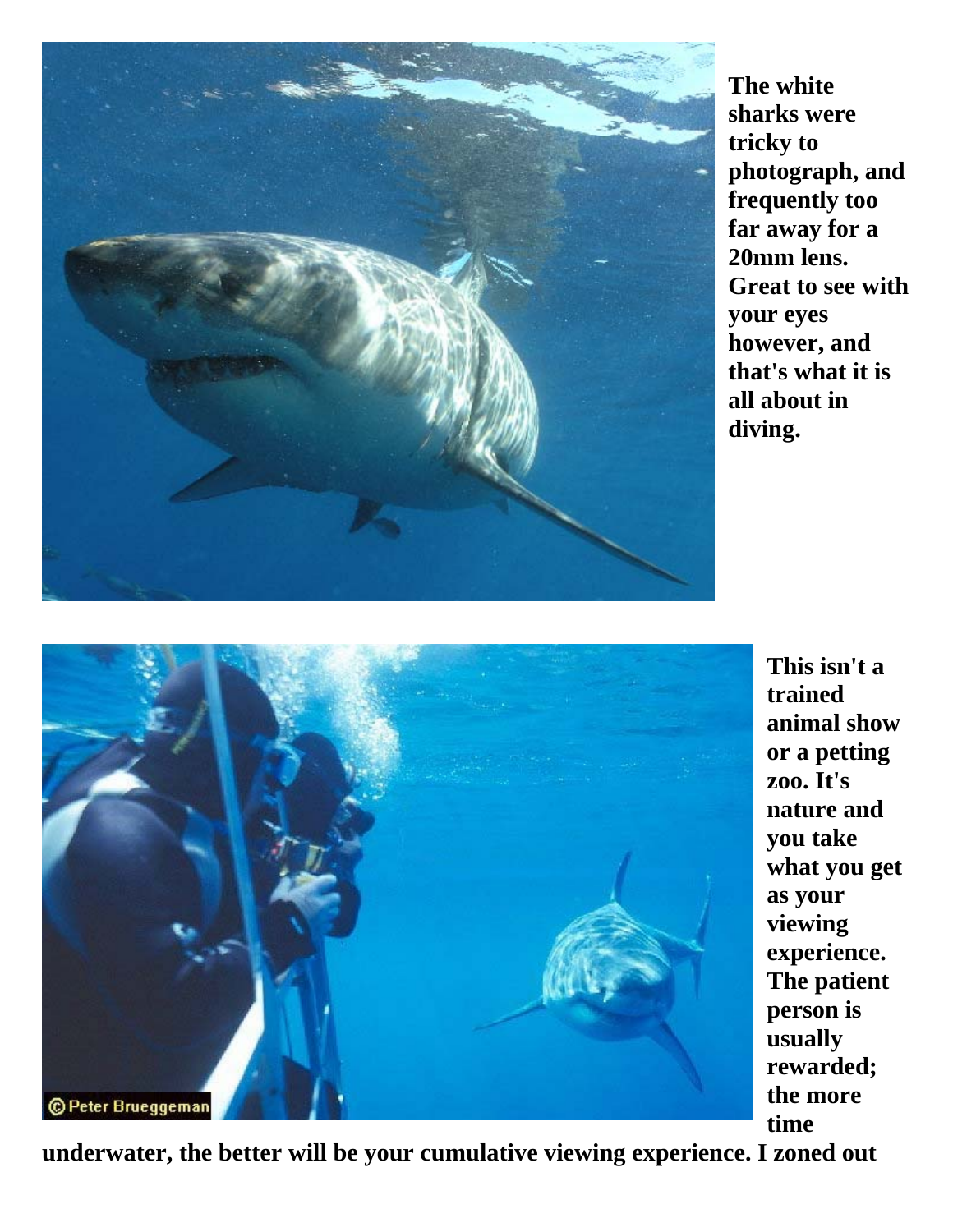**and forgot the long stretches that you waited. There is a lot of waiting: waiting in the morning for sharks to show up; waiting your turn in the cage when they are**  present (one hour rotations); waiting when you are in the cage for a shark to **leisurely circle around and patrol by again; and, most of all, waiting for the better photo opportunities.** 

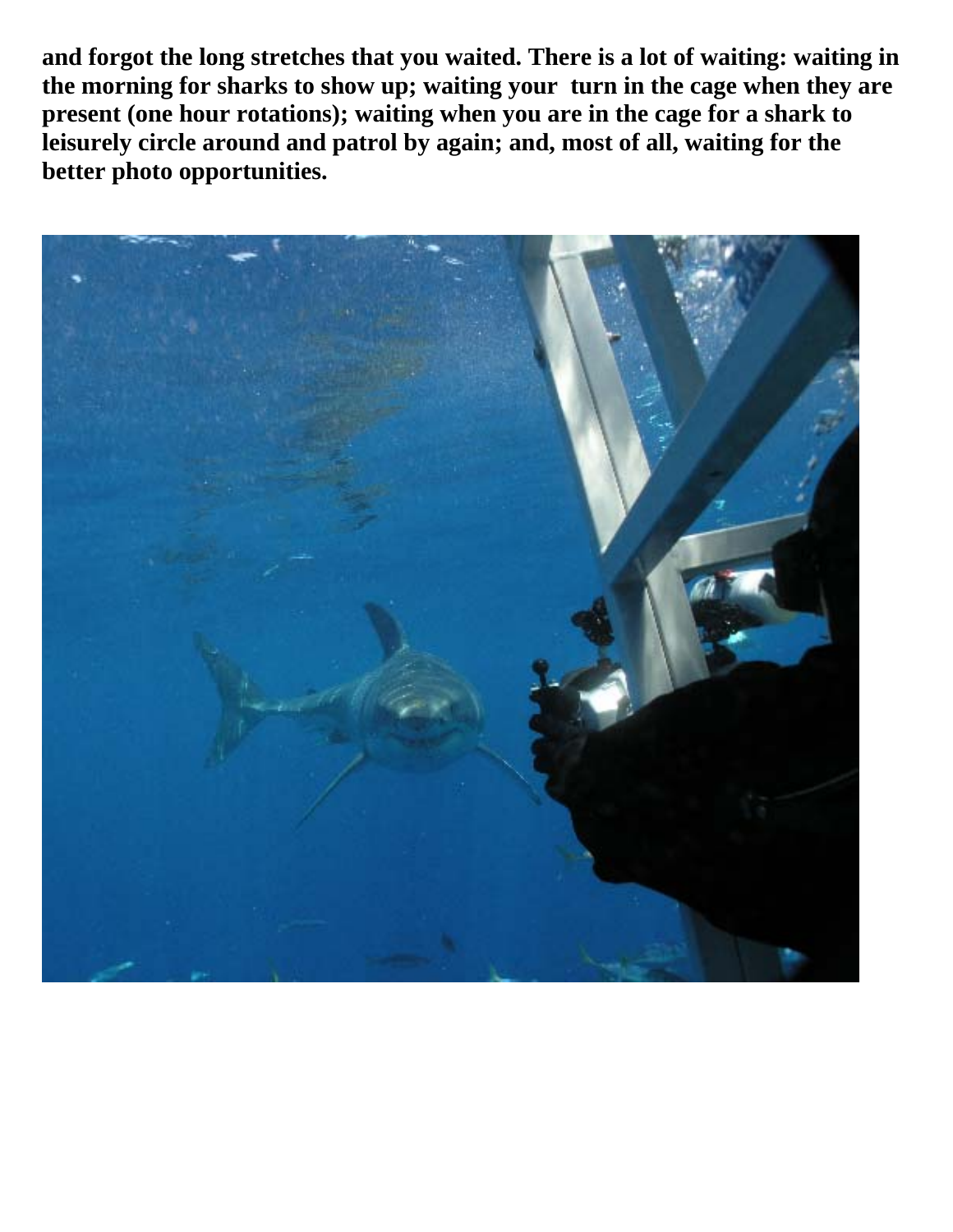

**Then, BLAM, a shark leisurely patrolling by, decides to bite at the bait, churning the water into swirls of bubbles, as it chomps down on the bait, swinging its head to tear off the mouthful of bait. Several of my 'biting' shots had the shark obscured by bubbles or schooling fish called scad. It happens pretty quickly, and you had better be ready to shoot, plus you have to shoot at the right moment, so you are fortunate if you can get a good 'biting' shot. Your eyes are taking it all in however.**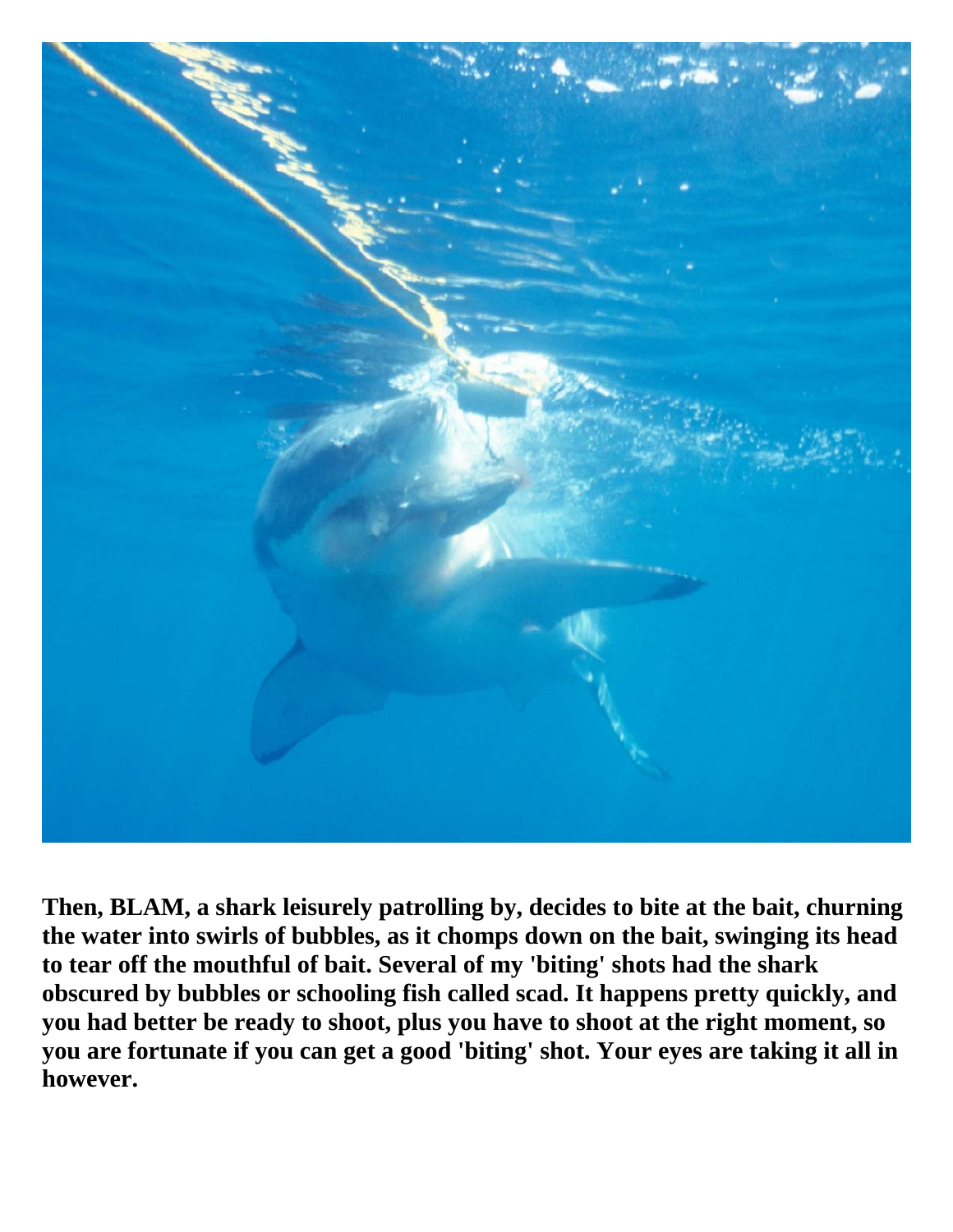

**It doesn't happen much, but if those cute little sharkies bite at the cage, not furiously, just having a test nibble at it, it is truly impressive. Several times they bit in front of me, under me, or next to me; it does make you reflexively shrink back at such a large animal opening its jaws at you.**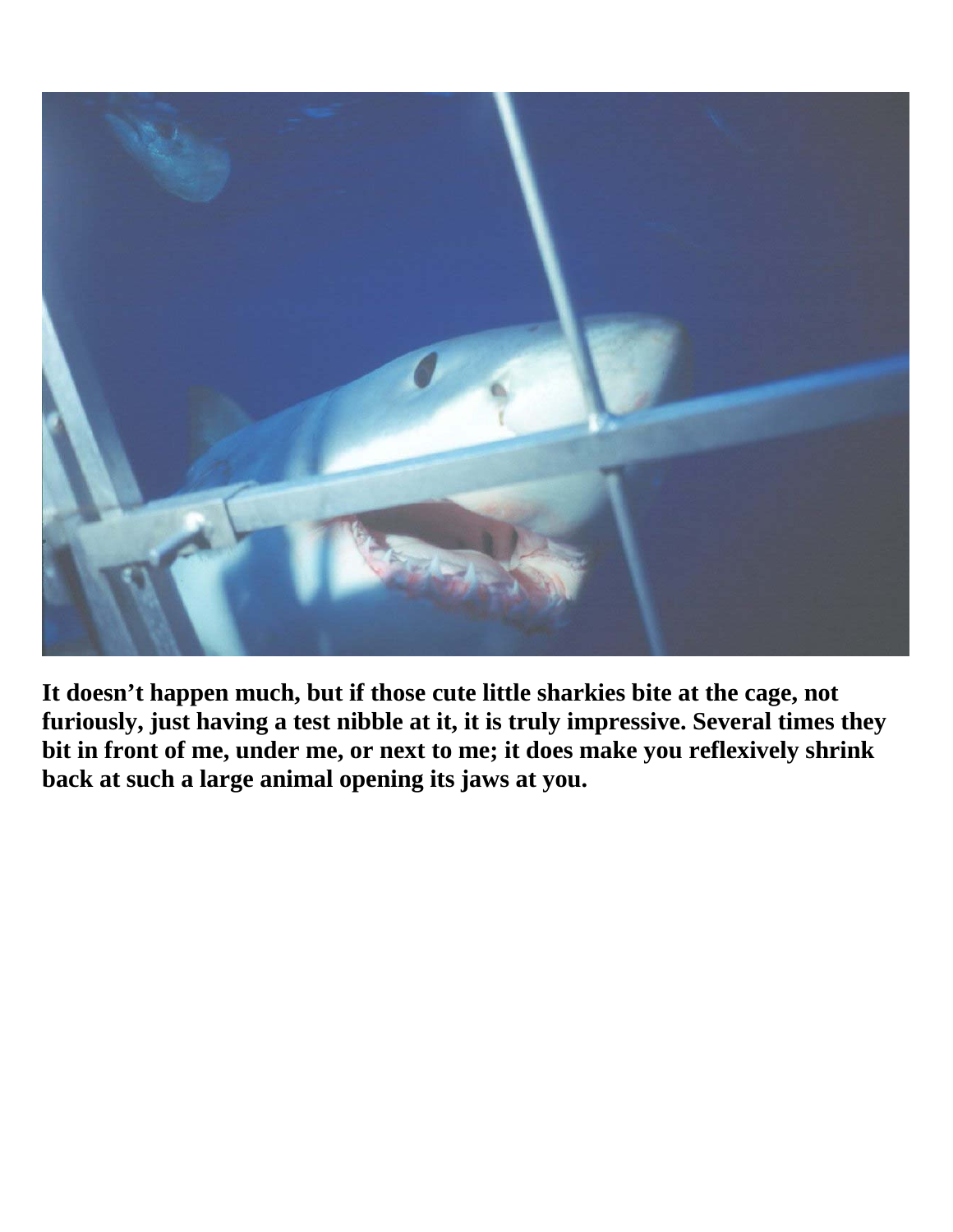

**These trips were really epic experiences for me. The white sharks were stately in their swimming with quick flicks of power evident. They were impressive to see, suddenly appearing out of the deep blue background at 60-80 foot vis, blending in with their protective coloration. You didn't see them until they were pretty close by. Their riveting presence demanded my appreciation and respect for their pinnacle predatory role in the ocean ecosystem.**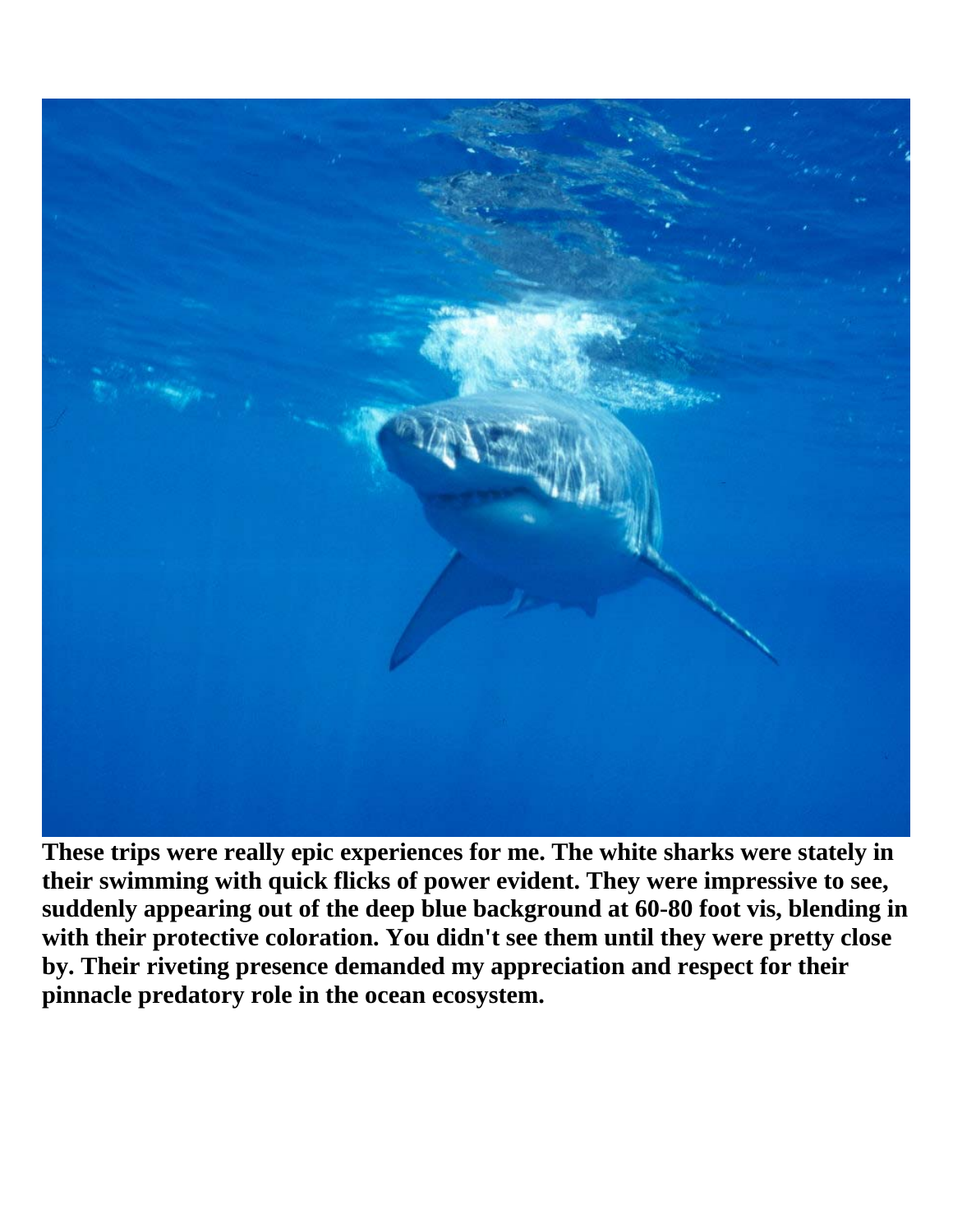

**Mr. Big patrolling by** 



## **Being handed my camera after climbing down into the cage**